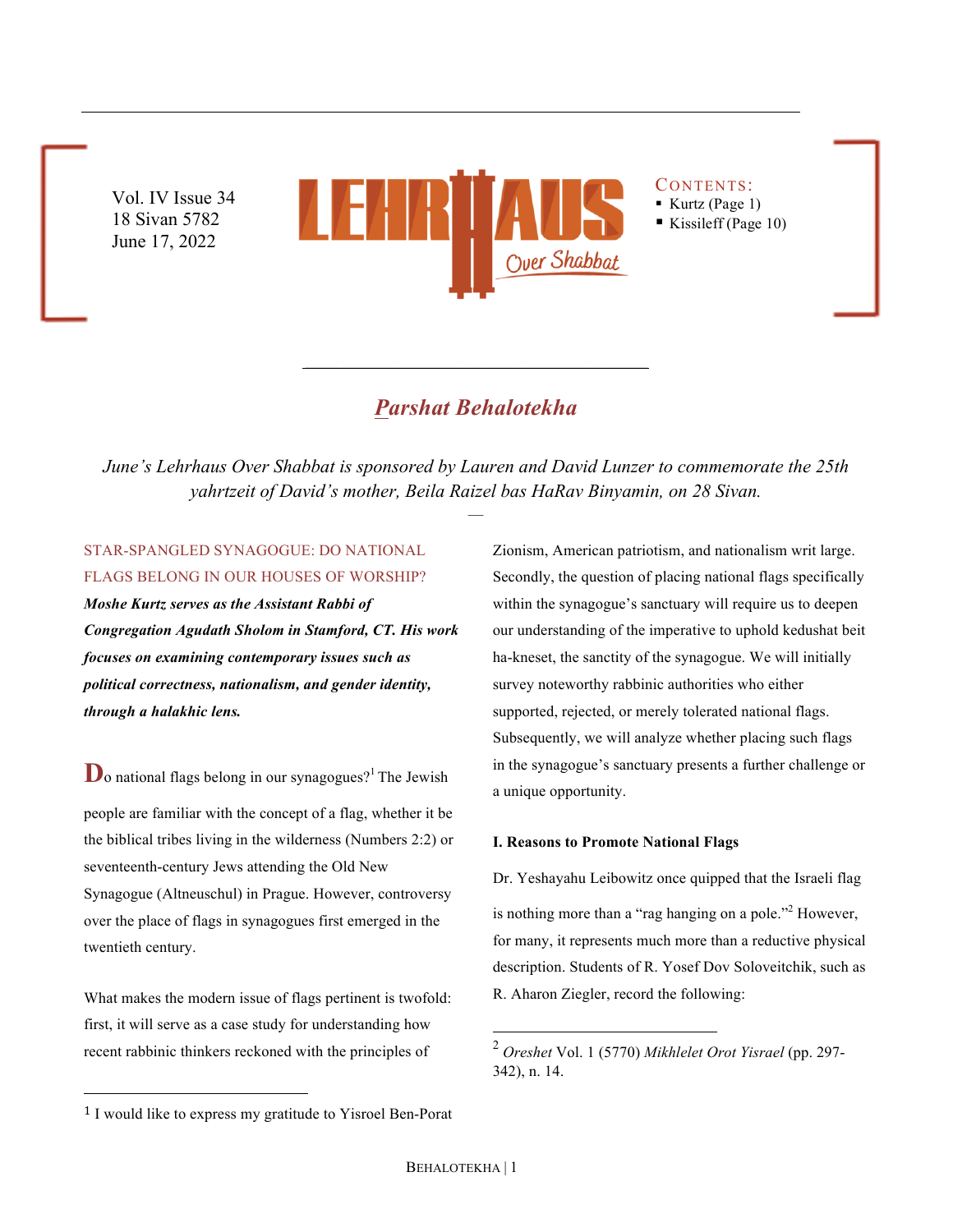Regarding the Halachic significance of the Israeli flag, Rav Soloveitchik said that he did not think that flags and ceremonies have any significance.  $3$ However, [Rav Soloveitchik said,] let us not ignore a basic law in Shulchan Aruch, Yoreh Dei'a, Hilchot Aveilut, that if a Jew is killed by Gentiles he is buried in his clothing, so that his blood will be visible, and people will avenge it. **The clothes of a Jew become holy to some degree when they are stained with holy blood, and this is certainly true of the blue and white flag, which is soaked in the blood of thousands of young Jews who fell in the defense of the land and the settlements. It has a spark of Kedusha which stems from dedication and self-sacrifice.** We are all obligated to honor the flag of Israel and to show respect for it. <sup>4</sup>

R. Soloveitchik draws an analogy from Rema's (Yoreh De'ah 364:4)<sup>5</sup> reverence for a single martyr's blood-soaked clothing to the symbolism of the Israeli flag which represents the blood of thousands of martyrs. <sup>6</sup> R. Soloveitchik's rationale need not be limited to the Israeli flag but can be used to understand the imperative for honoring the American flag as well. In "Ragged Old Flag," Johnny Cash expresses a similar sentiment vis-a-vis the United States: the flag is much more than just a ragged piece of fabric—it is a symbol of all who bled and sacrificed to protect the people of their country. Indeed, the service flag hung in many synagogues during World War I began as a demonstration for honoring their members serving in the armed forces, and it likely set a precedent for normalizing national flags in the sanctuary.

Shortly after the Supreme Court of the United States ruled in Texas v. Johnson (1989) that flag burning constitutes symbolic speech protected by the First Amendment, R. Avigdor Miller was asked to opine on the matter. In a transcription of his oral response, R. Miller asserted that it is our duty to honor the American flag:

> And therefore we have to be very displeased with those people who go as low as to burn the American flag. **The flag is a symbol of all the privileges that Hakodosh Boruch Hu is giving us in this country.** And therefore it's not a bad idea – even if you never did it before – to hang out a flag on the Fourth of July, l'hachis ha'rishaim [to spite the wicked]. It's not a goyishe thing. No! **Do it l'hachis – to show them that, yes, we do appreciate what Hashem gave us.<sup>7</sup>**

 

<sup>&</sup>lt;sup>3</sup> This is consistent with R. Soloveitchik's general opposition to inventing new rituals, as he branded religious innovation absent a Divine mandate as a form of paganism. See, for example, *Darosh Darash Yosef* (pp. 333-338).<br><sup>4</sup> R. Aharon Ziegler, "Halakhic Significance of the Israeli Flag" (*Torah Musings 9/2/2016*).

 $\sqrt[5]{7}$  Text as follows: "If they found a slain Israelite, they may bury him [in the same condition] as they found him without shrouds, and they do not even remove his shoes. Gloss: Thus they do [with respect] to a woman in confinement who died, or regarding a person who fell down and died. Some say that they wrap them over their garments [with] shrouds. The accepted practice is that one makes no shrouds for them as [for] other dead, but one buries them in their garments over which [they place] a sheet as [in the case] of other dead."

<sup>&</sup>lt;sup>6</sup> R. Hershel Schachter communicated to me that he was not aware of whether R. Soloveitchik explicitly opined on the issue of displaying an Israeli flag in the synagogue.

 $7 \text{``Ray Avigdor Miller on Flag Burning and Flag Hanging''}$ (Tape #790, July 1990).

<sup>8</sup> "Rav Avigdor Miller on The Fourth of July" (Tape #833, July 1991). 9 *Responsa Mikveh Ha-Mayim* (Vol. 5, *Orah Hayyim*, p. 21).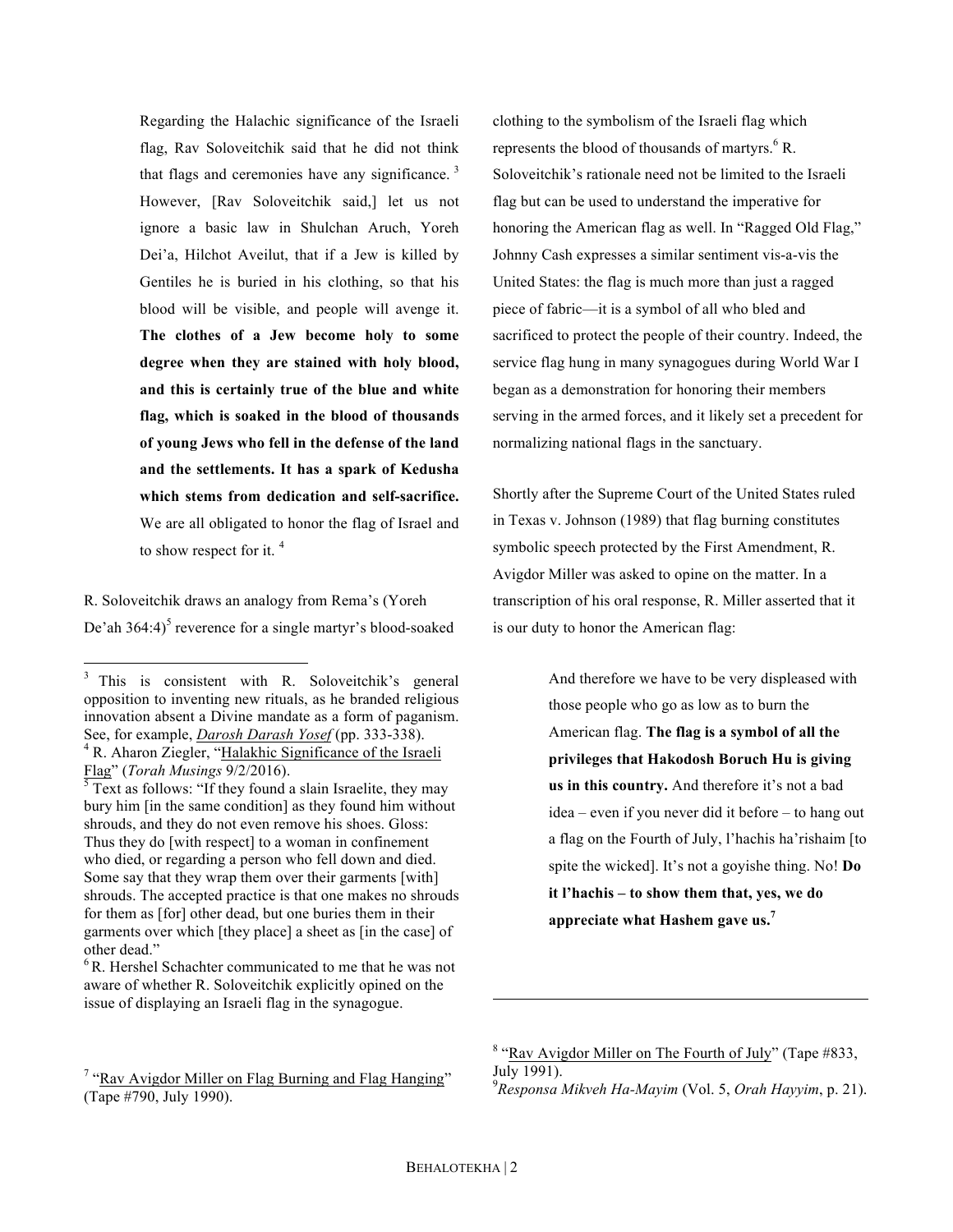R. Miller not only supported the American flag but also advocated for flying it on the synagogue premises in honor of July 4th, American Independence Day.<sup>8</sup> In addition to R. Soloveitchik's rationale that a national flag represents those who fell in its defense, R. Miller emphasized the importance of demonstrating gratitude for the privileges that its country grants us.

Whether one views a national flag as a symbol of selfsacrifice or as a reminder to demonstrate hakarat ha-tov (gratitude), both rationales can be applied to the United States and Israel. However, what makes the Israeli flag especially unique is that it represents a Jewish state. Whereas the United States deserves to be recognized as a benevolent country, it could be argued that it is fundamentally different from the State of Israel which might play a role in bringing about the destiny of the Jewish people on God's holy land. R. Moshe Malkah writes:

> In my opinion there is no issue with placing an Israeli or American flag in the sanctuary. On the contrary, it is honorable and glorious for the State of Israel's flag to hang over the holy ark in order to demonstrate to those gathered that the Torah of Israel and the Land of Israel are one and the same. For the flag of Israel necessitates being bound to the Torah of Israel.<sup>9</sup>

While R. Malkah merely permits the American flag, he enthusiastically advocates for the flying of the Israeli one as it uniquely serves as a call to bring about the destiny of a Jewish people in the Holy Land living according to the dictates of the Torah.

 

While some might be uneasy with the innovation of the Israeli flag, R. Dr. Ari Shevat asserts that such a flag should not be an unfamiliar concept to the Jewish people:

> If the Holy One Blessed be He celebrated the distinct identity of every tribe through their respective flags, certainly (kal va'-homer) God celebrates when a flag serves to distinguish the identity of the entire Jewish people from the rest of the nations, [as the Midrash<sup>10</sup> states:] Said the Holy One Blessed be He, the nations of the world have flags, however the only flag that is beloved to me is the **flag of Jacob**."<sup>11</sup>

For Religious Zionists, $12$  the flag of Israel is not simply a national flag, but it is a fulfillment of our liturgy in which we beseech God to "raise a banner to gather our exiles, and gather us together from the four corners of the earth." However, as we will see momentarily, not everyone viewed the State of Israel through the same rose-colored glasses.

# **II. Principled Opposition to National Flags**

While our guiding question is whether one should display a flag in synagogue, R. Menashe Klein addresses this issue

<sup>&</sup>lt;sup>10</sup> *Midrash Tanhuma* (Numbers, no.10) based on Song of Songs (2:4), "He brought me to the banquet room, and his banner of love was over me."

<sup>11</sup> R. Dr. Ari Yitzchak Shevat, *Oreshet* Vol. 3 (5772) *Mikhlelet Orot Yisrael* (pp. 297-342). Many of Shevat's stand alone articles, such as those cited here, were later synthesized into *Le'-harim et Ha-Degel*, a remarkably researched work about the Israeli flag and Hebrew language.

<sup>&</sup>lt;sup>12</sup> For R. Abraham Isaac Kook's view on the significance of the Israeli flag, see *Ha-Maayan*, *Nisan* 5769 (49:3).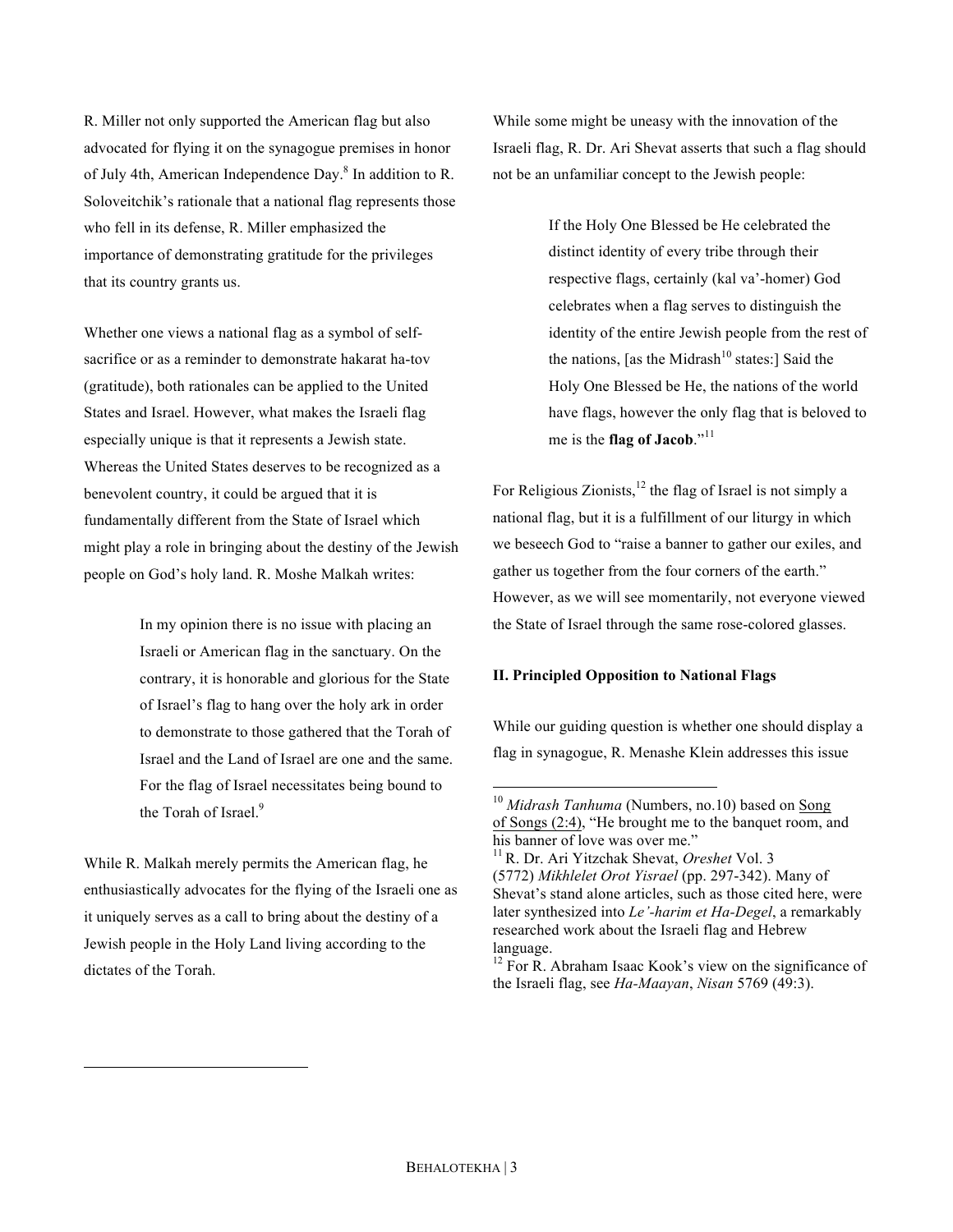from a notably different point of departure: "Is it permissible to pray in a synagogue that has a Zionist flag which signifies the State of Israel?" Hardliners like R. Klein presuppose that it is obviously problematic to place an Israeli flag in a synagogue; thus, the scope of their inquiry is whether one who finds themselves in a synagogue bearing an Israeli flag may pray there. Initially, R. Klein cites the suggestion of a R. Mordechai Savitsky who contended that the Israeli flag represents a form of avodah zarah (idolatry); however, he ultimately concludes:

> However, [R. Savitsky] fundamentally erred in his analogy. Certainly this flag does not have any element of idolatry, for these Zionists [who founded the State of Israel] were not idolaters – on the contrary they were absolute deniers (kofrim ba-kol)! In the multitude of our sins, they [essentially] stated "My own power and the might of my own hand [have won this wealth for me]" (Deut. 8:17). And they [further] say, God forbid, that "there is no judgment and no Judge" [Vayikra Rabbah 28:1]. Accordingly, this flag that they established is not [related to] idol worship, rather it is a symbol for their rejection [of God] and their wickedness – woe to them and woe to their souls! $13$

While those sympathetic to the Israeli flag might appreciate that R. Klein disagreed with those who diagnosed it as idolatry, they might be dismayed to learn that he only disagreed because he thought it fell under the category of heresy instead.

However, it behooves us to ask why the State of Israel, a country dedicated to the protection and welfare of the Jewish people, met such a negative reception among many of the most preeminent rabbinic scholars. When the question of displaying an Israeli flag in the synagogue was raised in a previous issue of the journal Koveitz Ha-maor, R. Dr. Solomon Michael Neches, a prominent rabbi from California, wrote back: "Can the inquirer please explain why his question singled out "the blue-and-white flag." After all, the American flag is standing there right next to the blue-and-white flag. So why did he not address his "question" in regards to both flags?"<sup>14</sup>

Indeed we can observe many instances in which the American flag not only escaped rabbinic censor, but was used to kasher the presence of the Israeli flag. R. Hershel Schachter records in Nefesh HaRav (pp. 99-100) that there was once an Agudas Yisroel convention held at a hotel in Jerusalem in which the organizers were uncomfortable with the presence of the Israeli flag. Seeing as removing the Israeli flag would not be viable, they instead opted to hang the flags representing the nationalities of all the convention's participants. Thus the flags of countries such as America, France, and Britain in essence kashered the existence of the Israeli flag. Both R. Klein and R. Moshe Feinstein made a similar suggestion for tolerating the presence of the Israeli flag inside the synagogue. R. Feinstein writes:

> Even though those who made this flag and symbol of the State of Israel were wicked, nonetheless, they never established it as a sacred entity, to the

 <sup>13</sup> *Responsa Mishneh Halakhot* 19:116. See also *Mishneh Halakhot* (4:110) where R. Klein addresses a similar issue regarding the permissibility of praying in a synagogue that displays images of animals.

 <sup>14</sup> *Koveitz Ha-maor*, Vol. 2, no. 12 (18) *Heshvan* 5712 (p. 15). See further citations from this journal collected in *Petihat Ha-Igrot* (pp. 50-51).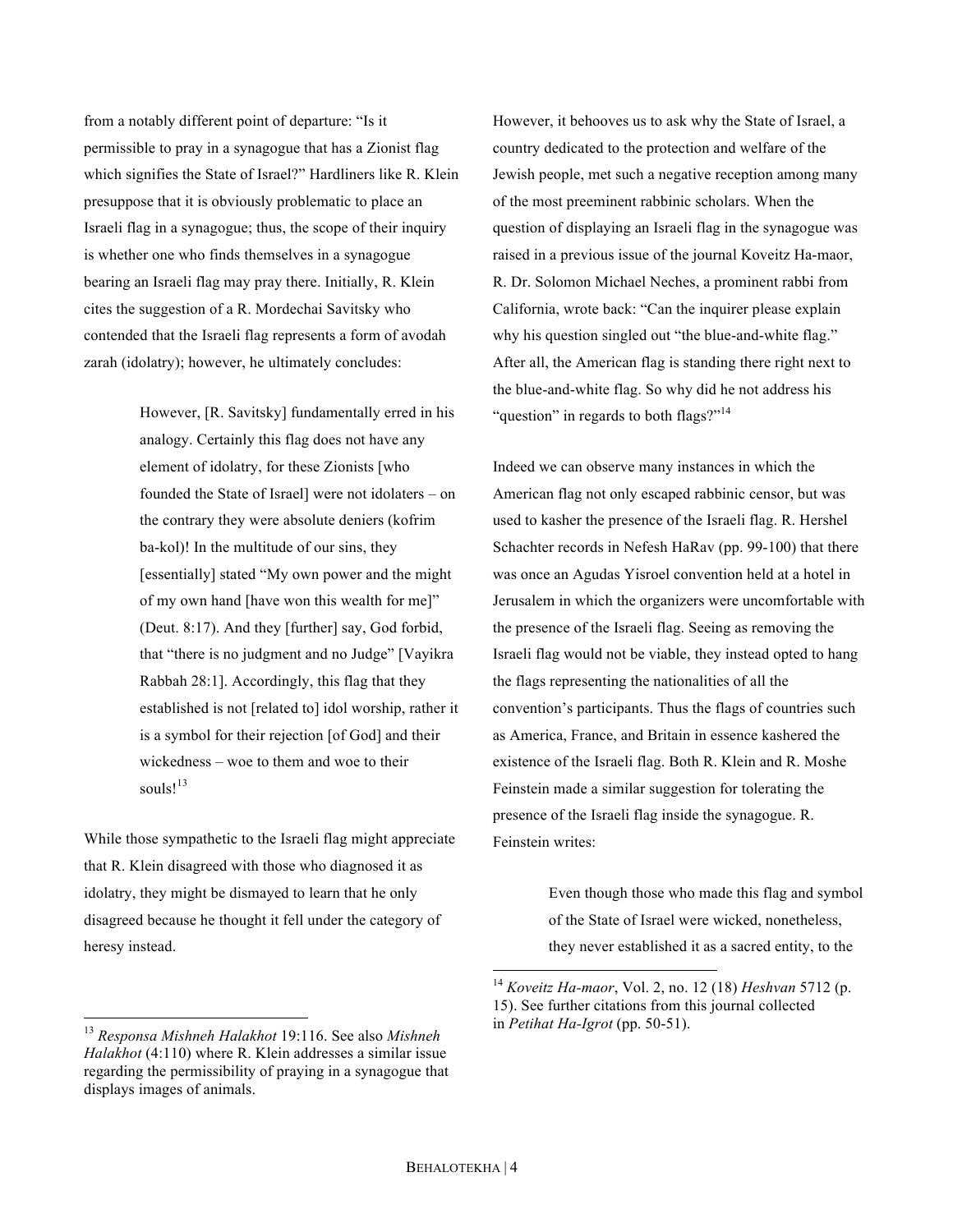degree that we would need to be concerned that it would lead to idolatry. For it is known to all that this was merely a general symbol and is a secular entity. **The fact that the American flag is also there proves that they did not bring in [the Israeli flag] because they regard it as a holy entity**, rather it is [just] a symbol that the synagogue administration has affection (shemihavevin) for this country and for the State of Israel – and they just want to display it in a place where they will be seen... [thus] it is not plausible to claim that this constitutes idolatry, rather it is [simply] vanity and silliness (hevel u-shtus).<sup>15</sup>

While R. Feinstein would prefer the absence of the Israeli flag, he appears to be more tolerant than some of his Haredi compatriots. So long as the Israeli flag is regarded as no different than any other national symbol, its presence can be abided. However, should the Israeli flag assume a religious status, it would seem that even R. Feinstein would be forced to put his foot down.

R. Feinstein would appear to take less issue with a secular-Zionist orientation toward the Israeli flag than the religious-Zionist community, in which many regard it with a sacred stature. Many of the Haredi opponents of the Israeli flag tend to focus on the secular aspects of Zionism. Take for instance R. Miller's sentiments toward the Israeli flag:

> The Israeli flag is a symbol of Zionism…Zionism is not just some political movement; it represents the principle that in order to be a Jew all you need is to subscribe to the idea of a Jewish state. You don't need any Torah. **You know you can be an atheist and you can still be a very good Zionist!**

And that's where we come in and we say, that's the chillul Hashem! … And therefore a flag that proclaims that the Torah is not necessary to be a Jew – that you can be an oichel treifos (eat nonkosher)…you can be a michaleil Shabbos (desecrator of Shabbos), and work on Yom Kippur, and be an eishes-ishnik, you can commit adultery, it's nothing to them.<sup>16</sup>

Thus, the primary opposition to the Israeli flag is not necessarily due to a lack of recognition for what the country provides nor from an antagonism toward the Land of Israel, which is clearly sacred. Rather, the primary Haredi aversion stems from a profound dissatisfaction with the State of Israel in its current iteration versus what they believe it ought to be.<sup>17</sup>

Indeed, national flags can serve as a form of a Rorschach test: two people can see the same piece of fabric and walk away with diametrically opposed interpretations about what it represents. Some will be moved to gratitude for all the positives that the country has done, while others will feel a

 <sup>15</sup> *Responsa Igrot Moshe*, *Orah Hayyim* 1:46.

<sup>&</sup>lt;sup>16</sup> "Rav Avigdor Miller on Burning the Israeli Flag" (Tape #252, January 1979). It is noteworthy that the same R. Miller, who spoke in such lofty terms about protecting the honor of the American flag, also expressed absolute opposition to the Israeli standard. And similar to R. Feinstein, he only addressed the secular approach to Zionism, while either being unaware of or purposely omitting the existence of many religious Zionists who want nothing more than for Israel to be realized as a halachic theocracy.

<sup>&</sup>lt;sup>17</sup> The *Haredi* opposition addressed in this essay reflects the mainstream view which is in principle comfortable with reclaiming the Land of Israel, but is practically disappointed that it is not governed according to Jewish law. It should be noted that the *Satmar* sect fundamentally opposes returning to Israel at this point in time based on their understanding of *Ketubot* 111a. Thus, for the *Satmar* school of thought, the question of relating to any form of an Israeli symbol is moot.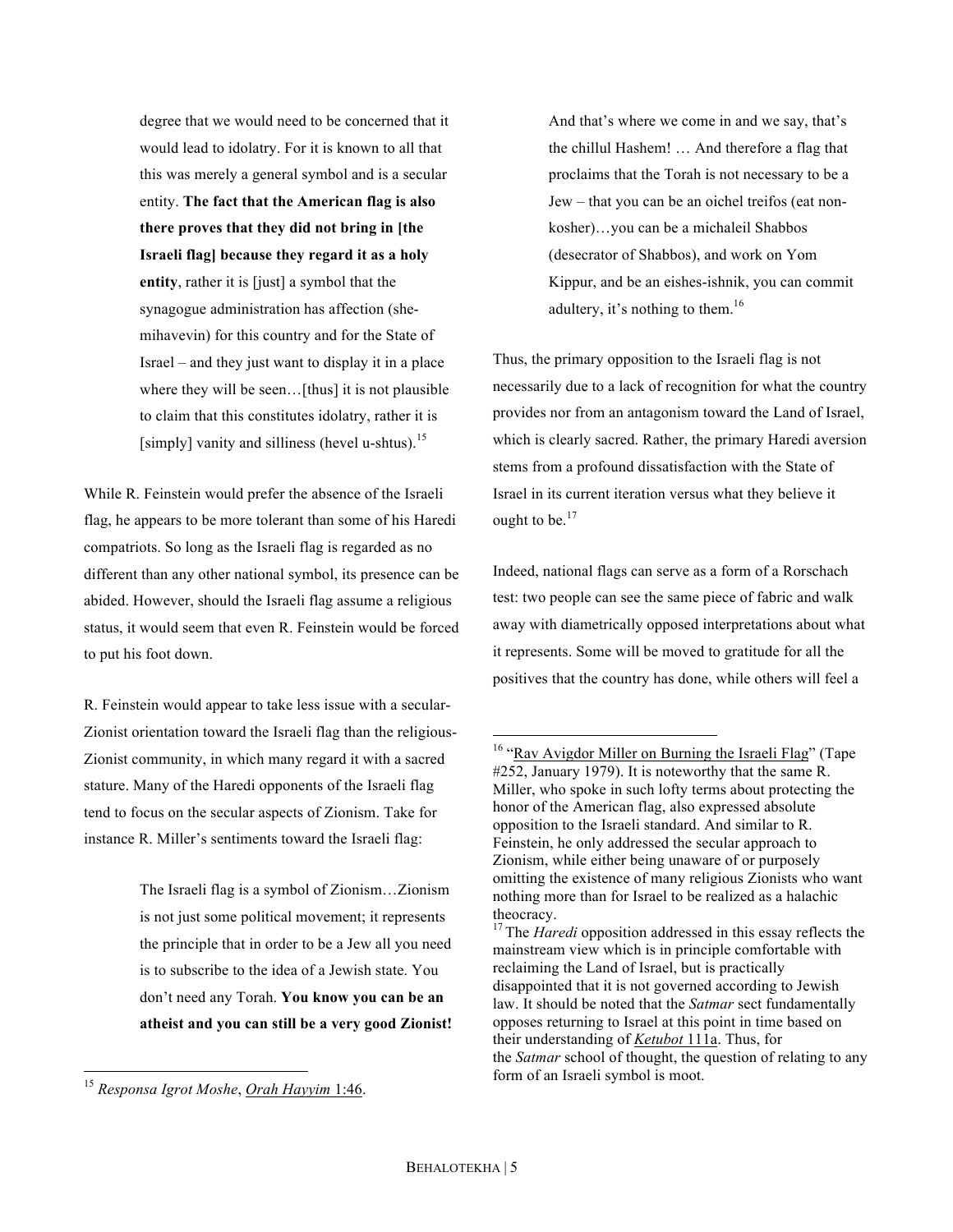sense of disappointment for what it currently fails to provide.

### **III. The Sanctity of the Synagogue**

Let us now grant the premise that there exist no fundamental objections to both the Israeli and American flags. The second piece of this equation is determining whether the synagogue, particularly its sanctuary, serves as the appropriate place to display these symbols. While some authorities expressed a relative tolerance for national flags, situating them next to the holy ark incurred the ire of many prominent rabbis.

(1) Distractions During Services

R. Aharon Simcha Blumenthal<sup>18</sup> invokes the concern of Shulhan Arukh regarding visual distractions during prayer: "[Regarding] illustrated garments, even though [the image] does not protrude (ie. like an embroidered garment), it is not proper to pray in front of them. And if one happens to pray (i.e. he has no choice) in front of an illustrated garment or wall, he should close his eyes" (Orah Hayyim 90:23).

Shulhan Arukh is generally concerned with anything that presents a distraction during prayers, and R. Blumenthal believes that flags would qualify as such. However, one needs to take a genuine look at our synagogues and ask if the national flags are truly more distracting than some of the other ornaments that receive far less scrutiny.

(2) The Analogue of the Muslim Prayer Mat

One of the most common precedents cited in opposition to placing national flags in synagogue was the Responsa of the Rosh (Klal 5, Siman 2), which forbade hanging of a mat with the image of a scale in the synagogue since such a mat was commonly used by Muslims for their prayers. He writes that "it appears to me that it is forbidden to hang this in the synagogue – certainly next to the side of the sanctuary." However, if we grant the premise that there is nothing fundamentally idolatrous about national flags, then it would make our case less analogous to the case of the Rosh.

(3) The House of God is Only for God

While we may grant that national flags do not carry the problematic associations of another religion, displaying them in the sanctuary, especially next to the ark, risks conveying an erroneous message.

R. Avraham Chaim Naeh cites Berakhot 49a, which explains that God's kingship is not invoked in the third blessing of Birkat Ha-Mazon because it would be inappropriate (lav orah ar'a) to mention it alongside the kingship of David, as it would appear to equate God's dominion with that of a mortal. Likewise, R. Naeh asserts, it would be inappropriate to display national flags next to the holy ark, since it places God and government on the same playing field. $19$ 

 <sup>18</sup> Quoted in *Responsa Hillel Omer*, no. 37. R. Blumenthal advances the argument in *Koveitz Ha-maor*, Vol. 2, no. 12 (18) *Heshvan* 5712 (p. 15).

 <sup>19</sup> *Koveitz Ha-maor*, *Av* 5712, p. 3. R. Blumenthal cites the following verse as evidence for the same position: "There was nothing inside the Ark but the two tablets of stone which Moses placed there at Horeb, when the LORD made [a covenant] with the Israelites after their departure from the land of Egypt." (I Kings 8:9). This verse implies that only the two tablets belong in the ark, and no other object, including flags. However, R. Blumenthal would need to reckon with the medieval commentaries (e.g. Malbim and Abarbanel ad loc.) who seek to reconcile this with the Talmudic account that there were indeed other items contained within the Ark. Furthermore, the flags are generally not inside the synagogue's ark but placed to the side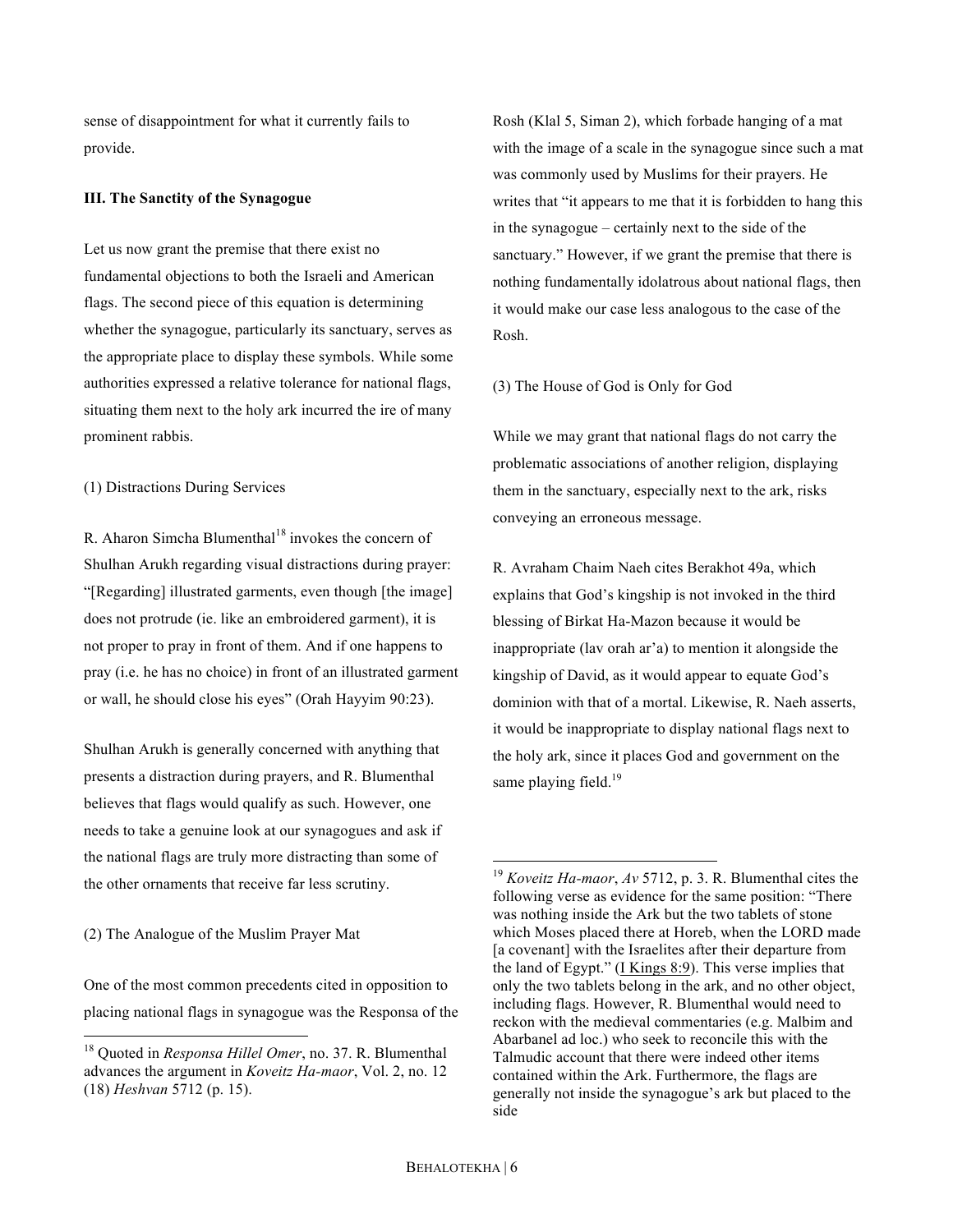From a slightly different standpoint, R. Meir Amsel cites the following ruling codified by Rema (Orah Hayyim 98:1): "And it is forbidden for a person to kiss one's small children in synagogue, in order to fix in one's heart that there is no love like the love of the Omnipresent Who is Blessed."20

Certainly it is not an affront to God for a parent to love their own child. Rather, the location where parents choose to express their affection may be inappropriate. Jewish law sets laws that govern the kedushat beit ha-kneset, the sanctity of the synagogue. While eating and drinking are necessary human functions, they may not be done within a synagogue's sanctuary.<sup>21</sup> Similarly, Judaism expects that a parent should bear affection for their child, but it is simply not appropriate to display that in the beit ha-kneset, a place designated exclusively for demonstrating affection and allegiance to God. Likewise, while expressing appreciation

 

<sup>21</sup> *Mishneh Torah*, Prayer and the Priestly Blessing 11:6. <sup>22</sup> It should be noted that the rules for a *beit midrash* are generally more relaxed than a room that bears the status of a *beit ha-kneset*. See Ran (Commentary on Rif 9a, s.v. Ravina), Rema (*Orah Hayyim* 151:1) and *Beiur Ha-Gra* (*ad loc*.). of it.

for one's country may be commendable, the beit ha-kneset is perhaps not the appropriate place to demonstrate it.<sup>22</sup>

(4) Christians and the Alleged Worship of America

While most of the aforementioned arguments have been made vis-a-vis the Israeli flag, R. Hillel Posek argues that the American flag constitutes an even bigger issue:

> It is repugnant in a location in which [we express] that "we are for God and our eyes are to God," to [demonstrate] a reliance on the guarantees of the American flag. For the Torah has already stated, "Yet even among those nations you shall find no peace" (Deut. 28:65). For we should only rely upon our Father in Heaven, and not which the masses think to pray to the flags and the military might which they represent. $^{23}$

Granted, most people are likely not directing their prayers to the American (or Israeli flags); however, the optics convey a certain set of values that some rabbinic authorities find questionable.

Rabbis who subscribe to R. Posek's opposition to placing the American flag in the sanctuary are not alone. R. Meir Amsel, in disagreeing with the more tolerant position of R. Feinstein cited above, employs the following argument:

Regarding the Zionist flag in synagogues. It is known to all that the intention behind their placement is to acculturate those praying there with a love of Zionism in place of a love of the Creator. Go out and see the desecration of God's name in this matter, for even the nations of the world will

*<sup>20</sup> Koveitz Ha-maor* (Vol. 2, no. 12 (18) *Heshvan* 5712, pp. 15-16). See also *Binyamin Ze'ev* (responsum 163) and<br>Agudah in chapter six of tractate *Berachot*.

 <sup>23</sup> *Responsa Hillel Omer,* no. 37, p. 24.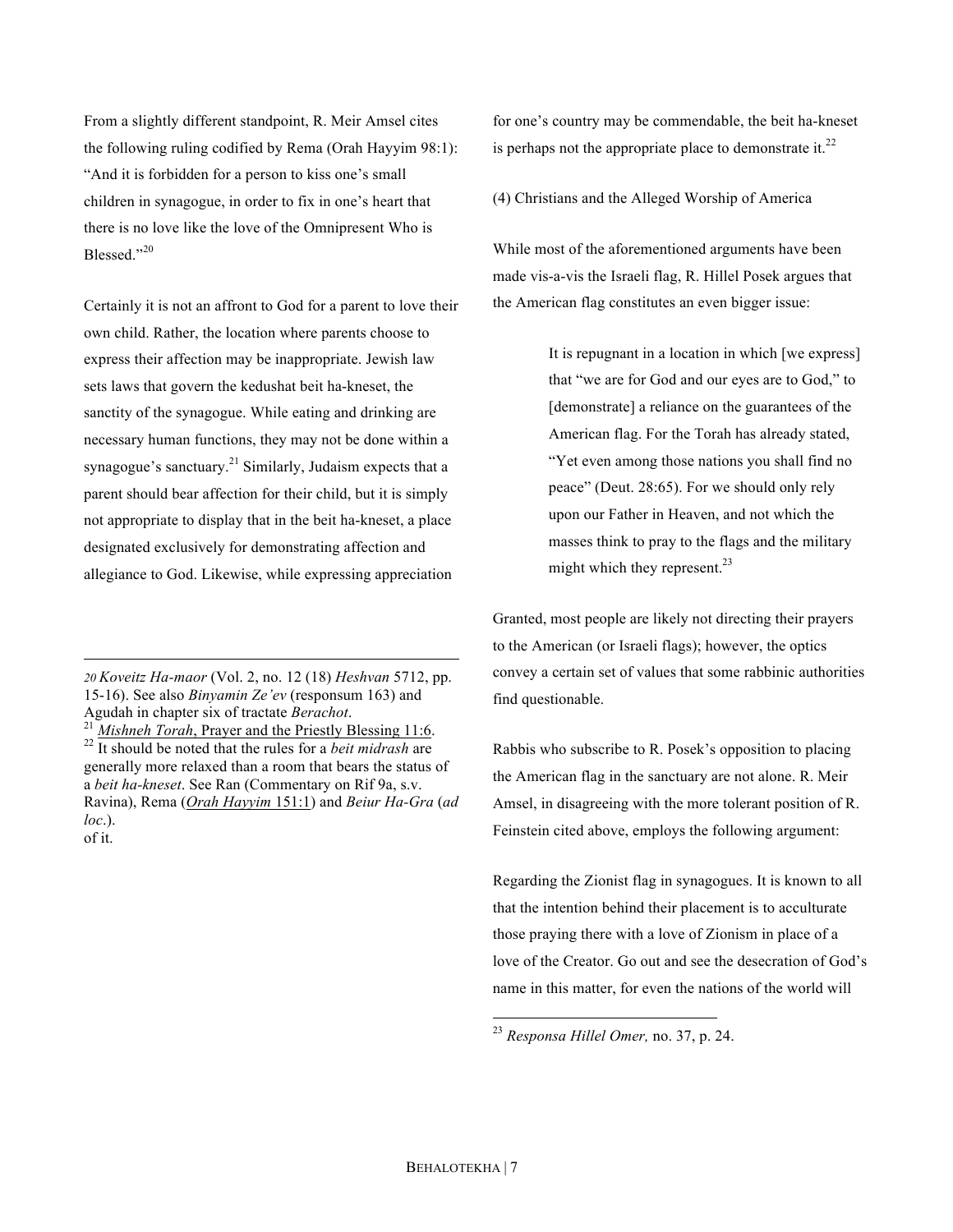not bring flags into their houses of worship – only we who have become lower than any other nation. $24$ 

R. Amsel is seemingly referring to an ever-growing frustration among Christian theologians with the near deification of the American flag. Dr. Jonathan Sarna explains how the American flag developed religious-like qualities in the late 19th century. "The aftermath of the divisive Civil War, followed by the immigration of millions of foreigners to America's shores, generated — even more than in Europe — a civil religious devotion to the national flag as an emblem of national unity. America soon pioneered the world in developing flag-related holidays and rituals, such as Flag Day…and the Pledge of Allegiance to the flag."<sup>25</sup>

Concern with conflating American patriotism and worship of God has led to strong pushback from certain segments of the Christian community. In the publishing of a 2005 issue of Pepperdine University's Christian journal Leaven, Craig M. Watts writes:

> A natural love for one's own country coupled with a dedication for the wellbeing of all is a form of patriotism compatible with discipleship. There are ways that Christians as individuals can appropriately display patriotism. But the same

 

cannot be said for a church. **Because of the nature of the church's identity and mission, patriotic expressions have no legitimate place in its worship and ministry…** The so-called patriotic hymns are most often songs of praise to a personification of the country and not a means of truly glorifying God. "My country, 'tis of thee, sweet land of liberty, of thee I sing," or "America, America, God shed his grace on thee.'" The "thee" is not God but country. If these are songs of worship, it is false worship. God is mentioned as a supporting figure, a means to bolster the greatness of the nation, which is the real object of adoration in the hymns. **We should label this for what it is—idolatry.<sup>26</sup>**

Taking a similar stance, another contributor to the same issue of Leaven, Dr. Micki Pulleyking, shares her church's conclusion when they explored the question of patriotic displays in church:

> Why would you ever say the Pledge of Allegiance in a sanctuary where the church gathers weekly to proclaim their loyalty to God alone? Our study led us to three important conclusions: First, whenever a national symbol is displayed in the church it is an unspoken form of **idolatry**. Second, Christians are to remember that their **true citizenship is not tied to any country but to the kingdom of God**.

Third, the God Christians claim to worship is the

<sup>24</sup>*Koveitz Ha-maor, Vol. 14, no. 10 (148) Kislev 5725, p. 23. R. Amsel makes reference to Magen Avraham (Orah Hayyim 244:8), who forbade the use of leniencies to allow gentiles to construct a synagogue on Shabbat since gentiles would never conscience having their houses of worship constructed on their holidays.*

*<sup>25</sup> Jonathan D. Sarna, "American Jews and the Flag of Israel." See also idem, "The Cult of Synthesis in American Jewish Culture," in Coming to Terms with America: Essays on Jewish History, Religion, and Culture (Philadelphia: University of Nebraska Press, The Jewish Publication Society, 2021).*

<sup>&</sup>lt;sup>26</sup> Craig M. Watts, "Theological Problems with Patriotism in Worship," Leaven 13.4 (2005), Article 4.

<sup>&</sup>lt;sup>27</sup> Micki Pulleyking, "Flying the Flag in Church: A Tale of Strife and Idolatry," *Leaven* 13.4 (2005), Article 3.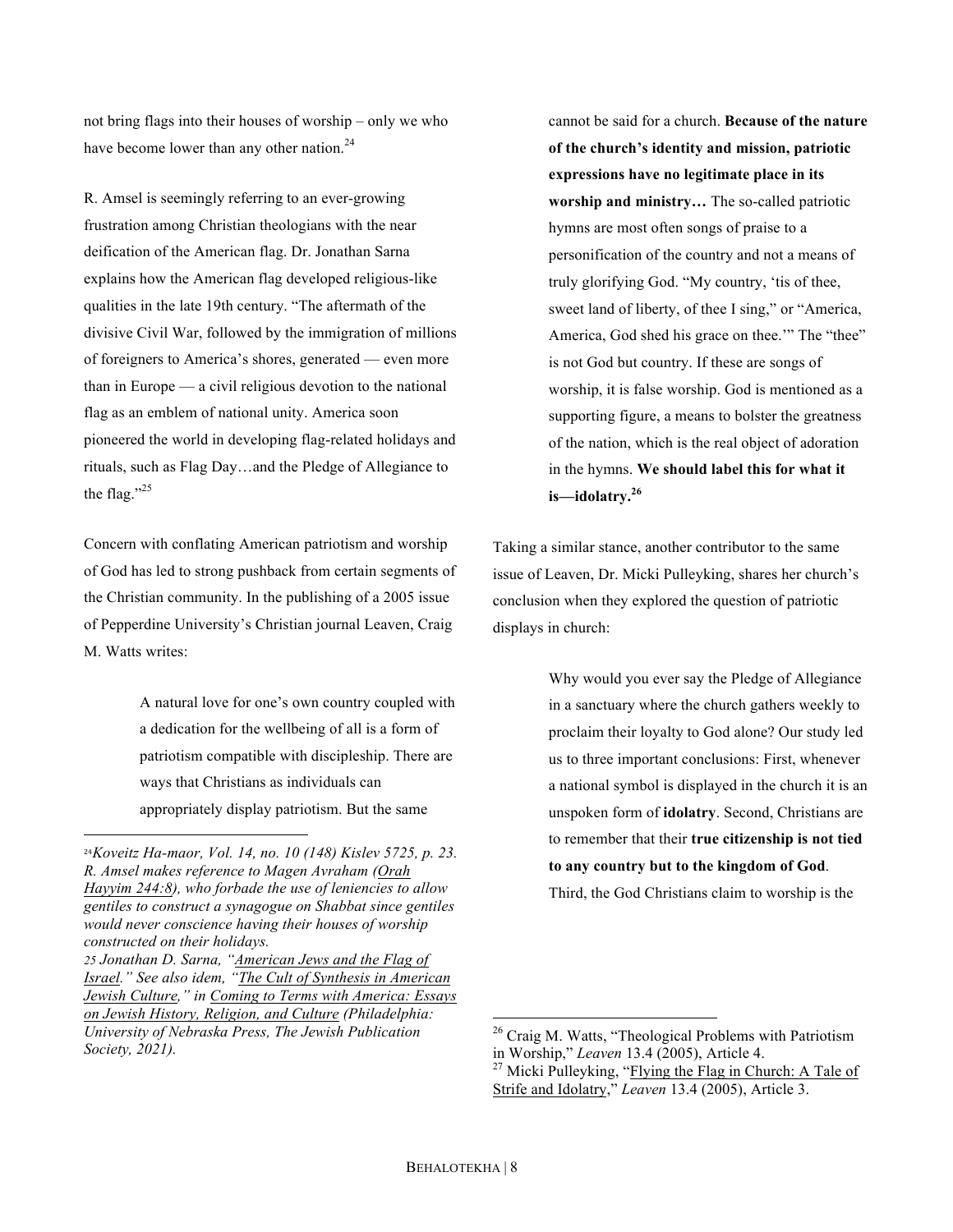God of all persons, the creator God who equally loves all creation.<sup>27</sup>

While the full extent of Christian opinions on this matter falls beyond the scope of this essay, it is noteworthy to see that some Christian thinkers have employed very similar lines of argumentation to the rabbinic sources who also emphasized that our sole allegiance is to  $God<sup>28</sup>$  Patriotic displays in synagogues present a similar challenge. For even when we invoke God's name in prayers for the state, it is imperative that He not become relegated in our eyes to a "supporting figure," to borrow Watts' formulation.<sup>29</sup>

An important takeaway from the Christian opposition to displaying national flags in church is that it demonstrates that this conversation is not necessarily contingent on how one relates to Zionism and the Jewish state. These theologians are not concerned with the Jewish debate surrounding Zionism, yet they still reached similar conclusions to many of the rabbinic authorities we have reviewed. In other words, one can maintain a strong appreciation for their country while still believing that the sanctuary is not the most appropriate place for such demonstrations.

#### **IV. Conclusion**

From a halakhic standpoint, it would be difficult to make a cogent argument to remove national flags from a synagogue – and certainly, to contend that one may not pray at such a place. R. Klein among many others notes that the Old-New Synagogue in Prague proudly displayed a flag and that the numerous Torah scholars who prayed there were not known to have protested its existence. Furthermore, R. Klein cites a Talmudic story (Avodah Zarah 43b), $30$  in which a number of prominent sages did not refrain from praying in a synagogue that displayed a statue of the king. While the presence of the statue was clearly not desirable, it did not invalidate the status of the synagogue as a legitimate place of prayer. R. Feinstein makes the same point by citing Magen Avraham, who ruled that if someone committed a sexual sin inside a synagogue, it did not detract from its status as a beit ha-kneset—certainly a national flag should be no worse. $31$ 

It would seem that the propriety of displaying flags in synagogue need to be determined instead on meta-halakhic grounds. On the one hand, national flags serve as a reminder to those who sacrificed their lives for us, and the Israeli flag in particular may be a symbol of God returning the Jewish people to their homeland as "the beginning of the flowering of our redemption." According to R. Malkah there is an added imperative to inculcate into our hearts that the "Torah of Israel and the Land of Israel are one and the same." On the other hand, some have raised fundamental issues with national flags, particularly the Israeli one, which represents to them a government which deliberately

<sup>&</sup>lt;sup>28</sup> R. Dr. Shevat argues that Judaism differs from Christianity as the former contains an explicit national component; *Oreshet* Vol. 2 (5771) *Mikhlelet Orot Yisrael* (pp. 153-200). However, the phenomenon of Christian nationalism in America offers a compelling analogy.

 $29$  While the scope of this essay is limited to national flags, it is worthwhile to consider the reception of national prayers in synagogue. While they are similar issues, it is worth noting that making prayers for one's own country is a longstanding Jewish practice based on Jeremiah 29:7, as adapted in *Avot* 3:2. See also *Noda Be-Yehudah*, 2nd ed., *Even Ha-Ezer* 88.

<sup>&</sup>lt;sup>30</sup> See also *Rosh Ha-Shanah* 24b.<br><sup>31</sup> I would like to thank R. Naftali Wolfe for pointing out to me that while the passage in *Avodah Zarah* serves as a valid precedent, the case of *Magen Avraham* is less analogous since the sexual sin took place *before* services whereas the flags are on display *during* services.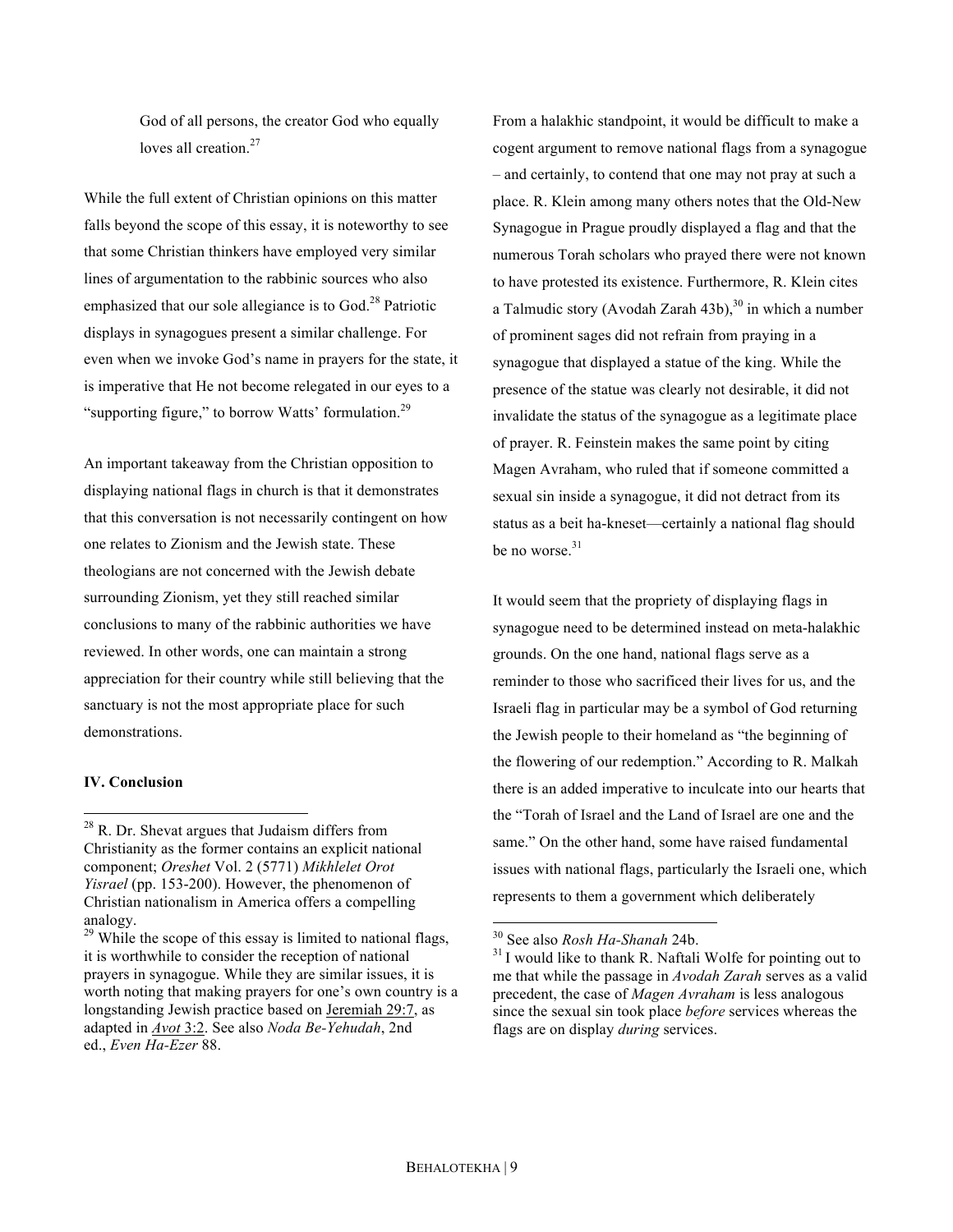neglects to rule God's land according to His Torah. Leaders like R. Miller and his school of thought would brand the flag as representing idolatry or kefirah.

The middle ground between these two poles is occupied by those who view national flags as legitimate, but strongly question whether the synagogue and its sanctuary are the appropriate venue to display them. While the Israeli or American flag may not be inherently idolatrous in nature, placing them next to the holy ark might come uncomfortably close to conveying such a message. Appreciation for Israel and America should be encouraged, but like loving one's own child, the sanctuary may not be the right place to express such affection – for it is solely the house of God.

With these considerations in mind, let us conclude with a passage from the end of R. Feinstein's responsum on the matter: "If it is possible to remove the flags from the synagogue in a peaceful manner, it would be a good thing – but it would be forbidden to [do so if it would] cause discord." R. Feinstein believed that shalom, peace, in the congregation takes priority in this scenario.<sup>32</sup> While the question of whether to display a flag in the synagogue and its sanctuary is important, there are other factors that need to be taken into the equation. In a similar fashion, R. Klein suggests that our paramount concern should be "with whom we pray, for prayer is supplication, and God desires what is in our hearts."33

National flags are complex symbols that represent different ideas to different people. An introspective community should take all of the aforementioned considerations into account. Ultimately, whatever they do conclude, they should make the decision in a manner that upholds the integrity of the community and encourages them to proudly bear the banner of God.

### NO MILK, NO TRUST - **June 2020**

*Beth Kissileff is the co-editor of the forthcoming anthology,* **Bound in the Bond of Life: Pittsburgh Writers Reflect on the Tree of Life Tragedy** *(University of Pittsburgh Press, October 2020). She is also the editor of the anthology* **Reading Genesis: Beginnings** *and author of the novel* **Questioning Return** *and lives in Pittsburgh with her family.*

**W** hat is Moses' complaint when he says that he cannot nurse or carry the Israelite people (Numbers 11:12)? This complaint is in response to the people's demand for meat, the penultimate test of the ten times the Israelites tested God in the wilderness (Bartenura to Avot 5:4). For many of the earlier tests, including the one immediately prior to this one, Moses successfully prays to God on behalf of the people. So why does Moses resist interceding for the Israelites when they ask here for meat (Numbers 11:4), and what does his response tell us about his character and fitness for leadership? Something in this demand leads Moses to state emphatically what he is incapable of providing to the Israelites. When this grievance is brought to him, he feels that the demands of his job have become beyond what he can impart to the people. Moses tells God

 <sup>32</sup> *Responsa Igrot Moshe*, *Orah Hayyim* 1:46. See *Yalkut Yosef* (*Orah Hayyim* Vol. 6, Laws of Torah Reading, Torah Scrolls and Synagogue, p. 429), which rules in accordance with *Igrot Moshe*. Also, see *Igrot Moshe*, *Orah Hayyim* 3:15, in which R. Feinstein addresses the status of Stars of David in the synagogue. Similar to the case of flags he concludes that an item bearing a Star of David with the word "*tziyon*" should be removed only in a way that avoids discord. It is noteworthy that R. Feinstein adopted a conciliatory position on this issue, whereas on other modern issues such as the Conservative Movement (*Igrot Moshe*, *Yoreh De'ah* 2:100-108) and feminism *(Igrot Moshe*, *Orah Hayyim* 4:49) he was far more unyielding.

 <sup>33</sup> *Responsa Mishneh Halakhot* 19:116,

citing *Berakhot* 26a and *Zohar*, Vol. 2, 162b.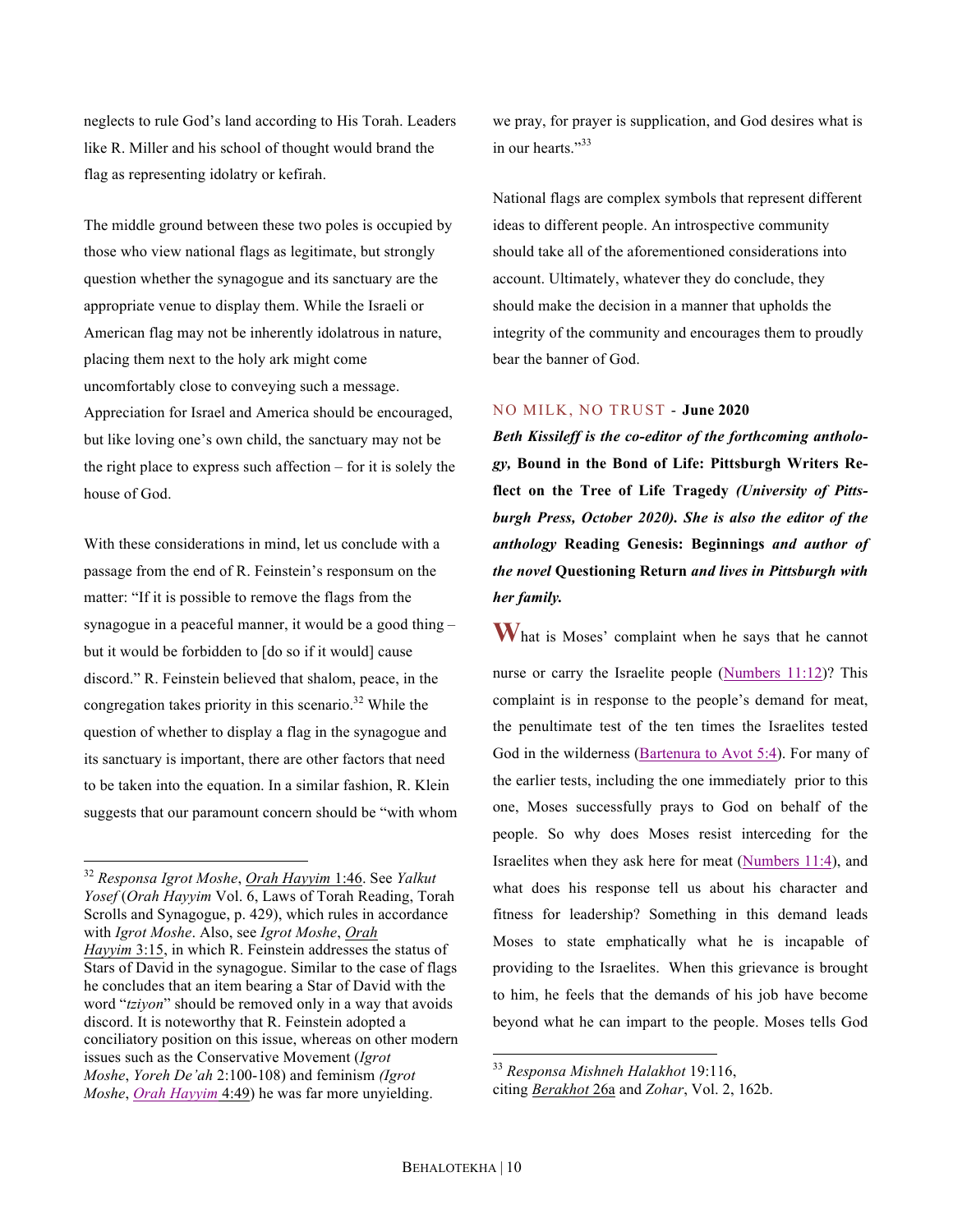that he is physically unable to do what he thinks is being asked of him. But Moses' idea about his role and his capabilities for it may be part of his problem as a leader.

If we think about the book of Numbers as the opportunity for God to teach the people of Israel trust, so that they are readied for their transition from slavery of Egypt to the freedom of the land of Israel, then the job of the leader is to be encouraging of that goal. The giving of the Torah at Sinai enables the Israelites both to live in a particular way with Jewish law and also to access the most optimal human traits as fully as possible. Avivah Gottlieb Zornberg takes a psychoanalytic approach to many texts she analyzes; in her discussion of Numbers she explicates attachment theories of children and parents and how they engender trust and enable the child to eventually function autonomously; the time in the wilderness prepares the Israelites for the new role they will have in the land of Israel. In the words of Zornberg, "The *midbar* is an inner condition, which challenges the individual to become human. The most sublime experiences contain that 'wilderness energy,' the primal forces out of which one generates a larger humanity. The theater of that struggle is called *midbar*."34 Moses then is the one to be at the forefront of enabling the people in the wilderness to learn to access the primal energy that can be found there. Yet he explicitly rejects his role.

Moses' complaint is that what he is being asked to do is wholly unnatural. He pleads to God that he did not conceive this people, nor did he bear them, and he certainly is unable to physically nurture them and carry them: "Did I conceive all this people, did I bear them, that You should say to me,

'Carry them in your bosom as an *omen* (nurse)<sup>35</sup> carries an infant,' to the land that You have promised on oath to their fathers?" (Numbers 11:12). However, upon examination, the claim that the role God has put him in is unnatural is suspect.

Moses is not the only person to be cast in the role of nurturer who one might think is biologically incapable of feeding a child. For example, Naomi emphasizes to her daughters-in-law that she is past her childbearing years (Ruth 1:11), and yet she embraces the role which she chooses for herself as nurturer to the child of Ruth and Boaz (Ruth 4:16). This role is all the more remarkable because the child, Oved, is biologically related to her late husband Elimelekh through his kinship with Boaz, but has no biological link to Naomi herself.

Yet another biblical figure appearing to be biologically unable to nurse and yet still providing suckle is Mordecai, who nursed Esther, as described in Genesis Rabbah  $(30.8)$ : "R. Yudan said: On one occasion [Mordecai] went round to all the wet nurses but could not find one for Esther, so he himself suckled her. R. Berekiah and R. Abbahu said in the name of R. Eleazar: Milk came to him and he suckled her [and he never even tried to find a wet nurse]." This story, where a number of options for a nurse were tried and the most suitable was a close relative, parallels the midrash in *Sotah* 12b that Moses refused to nurse from Egyptian women. The Gemara asks why the daughter of Pharaoh sought a wet nurse among the Hebrews (Exodus 2:7-9), and responds that

 <sup>34</sup> Avivah Gottlieb Zornberg, *Bewilderments: Reflections on the book of Number*s (Schocken, 2017)*,* 88. See also Zornberg, *Moses: A Human Life* (Yale University Press, 2016).

 <sup>35</sup> Other places in the Hebrew Bible where the word *omen* is used for 'nursing man' are II Kings 10:1,5 and Isaiah 49:23.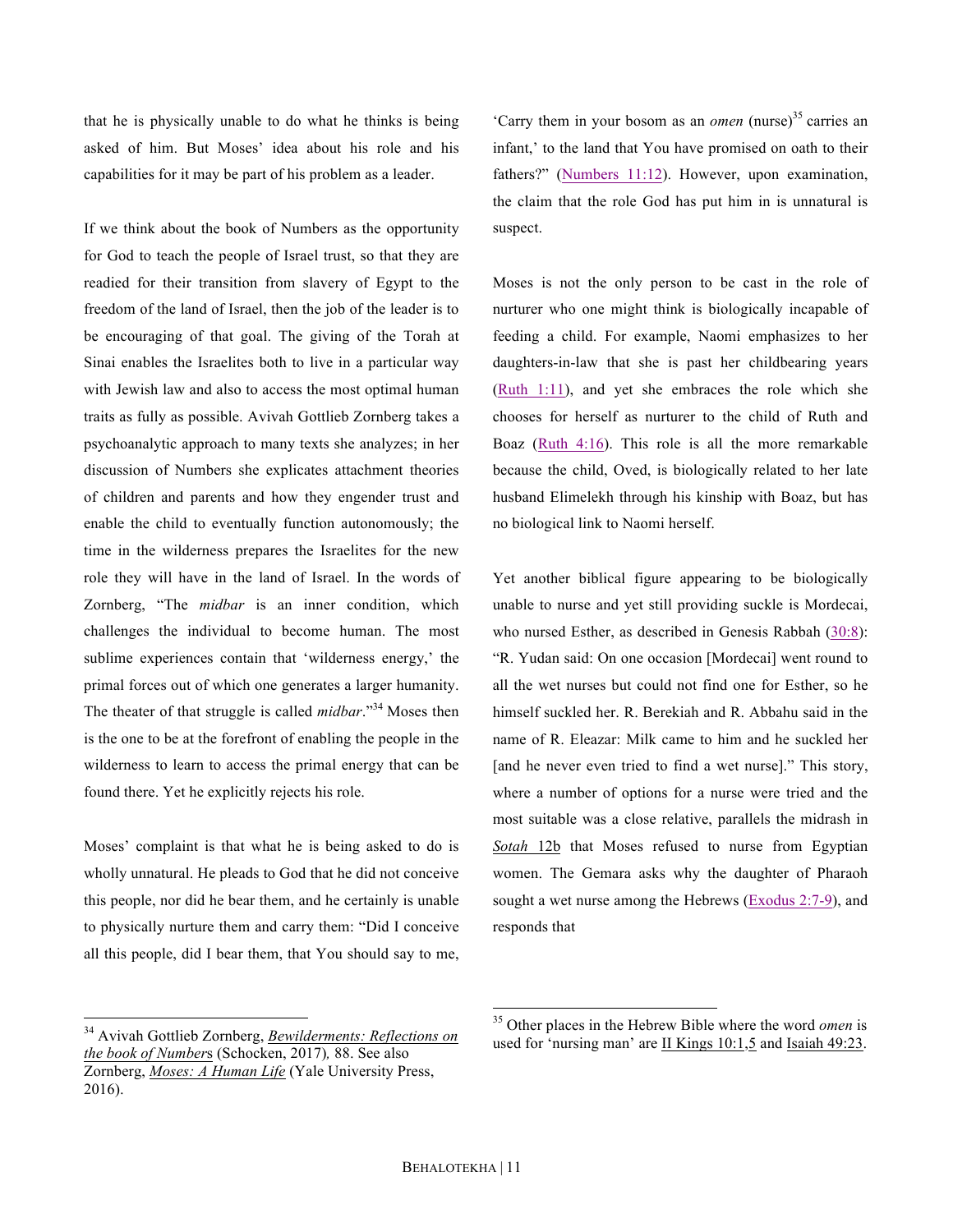prior to this, they took Moses around to all the Egyptian wet nurses and he did not agree to nurse from any of them, as he said: "Shall a mouth that in the future will speak with the Divine Presence actually nurse something impure?" And this is as it is written: "Whom shall one teach knowledge? And whom shall one make understand the message?" (Isaiah 28:9). The prophet is asking: To whom shall God teach the knowledge of the Torah, and to whom shall God make to understand the message of the Torah? The answer is as the verse continues: "Them that are weaned from the milk, them that are drawn from the breasts" (ibid.). The conclusion of the verse indicates that the Torah should be taught to the one who did not want to nurse from the milk of a gentile woman<sup>36</sup>, i.e., Moses.

There is a certain level of irony that Moses, who was so careful about his own nurse, now refuses to play the role of wet nurse to the Israelite people.

A look at other places in *Hazal* where men find themselves in a position of nurturer can help us understand the validity of Moses' complaints. The Talmud in *Shabbat* 53b tells the story of a man whose wife has died and left him a son to nurse. Without money for a wet nurse, "a miracle was performed on his behalf, and he developed breasts like the two breasts of a woman, and he nursed his son." This is not the only place in the Talmud where male lactation is

mentioned; there is reference to milk from male goats in *Hullin* 113b. Are *Hazal's* statements scientifically possible, or are they just a metaphor? Dr. Jeremy Brown discusses this question in his Talmudology blog, writing that "there are other mammalian species in which the male has been known to lactate, including sheep, rats, free-ranging Dayak fruit bats in Malaysia and the masked flying fox bats of Papua New Guinea. Male lactation was also recorded in World War II prisoner of war camps when malnourished detainees were later liberated and provided with adequate nutrition." Brown concludes that male lactation "is, at least in theory, *an entirely natural event* [emphasis mine]." Thus, at least according to *Hazal* as supported by science, Moses' complaint that he can't nurse the Israelites is not without merit.

If we assume then that theoretically Moses could have nursed the people, whether physically or metaphorically, what does his refusal here say about his understanding of which parts of his role as leader and nurturer he is willing to accept?

Moses' explicit rejection of his ability to nurture can be seen as a precursor to his cursing at the people, calling them rebels and then striking the rock (Numbers 20:10-12). Really, what Moses is saying by distancing himself from the people by labeling them "rebels" (Numbers 20:10) is that he no longer wishes to connect himself to them. At a time when the Israelites want more variety in their food, Moses explicitly says he will not nurse them; when they need water he cannot give it to them without anger and verbal and physical violence. While Moses claims that he is unable to provide for the Israelites, there are in fact things he could have done; for example, he could have suggested ways to cook the manna to enable it to taste more like meat, or reminded the people that even though they are frustrated, God is providing for them. He could even correct

<sup>&</sup>lt;sup>36</sup> Translation from Sefaria. The parallel between Moses and Esther only nursing from a relative makes even clearer the rabbinic idea that adherence to the Torah was completely affirmed only during the time of Esther, based on the verse "the Jews ordained and took upon them" (Esther 9:27). Both Moses and Esther in these parallel midrashim require the same purity in their food since they will both be recipients of Torah.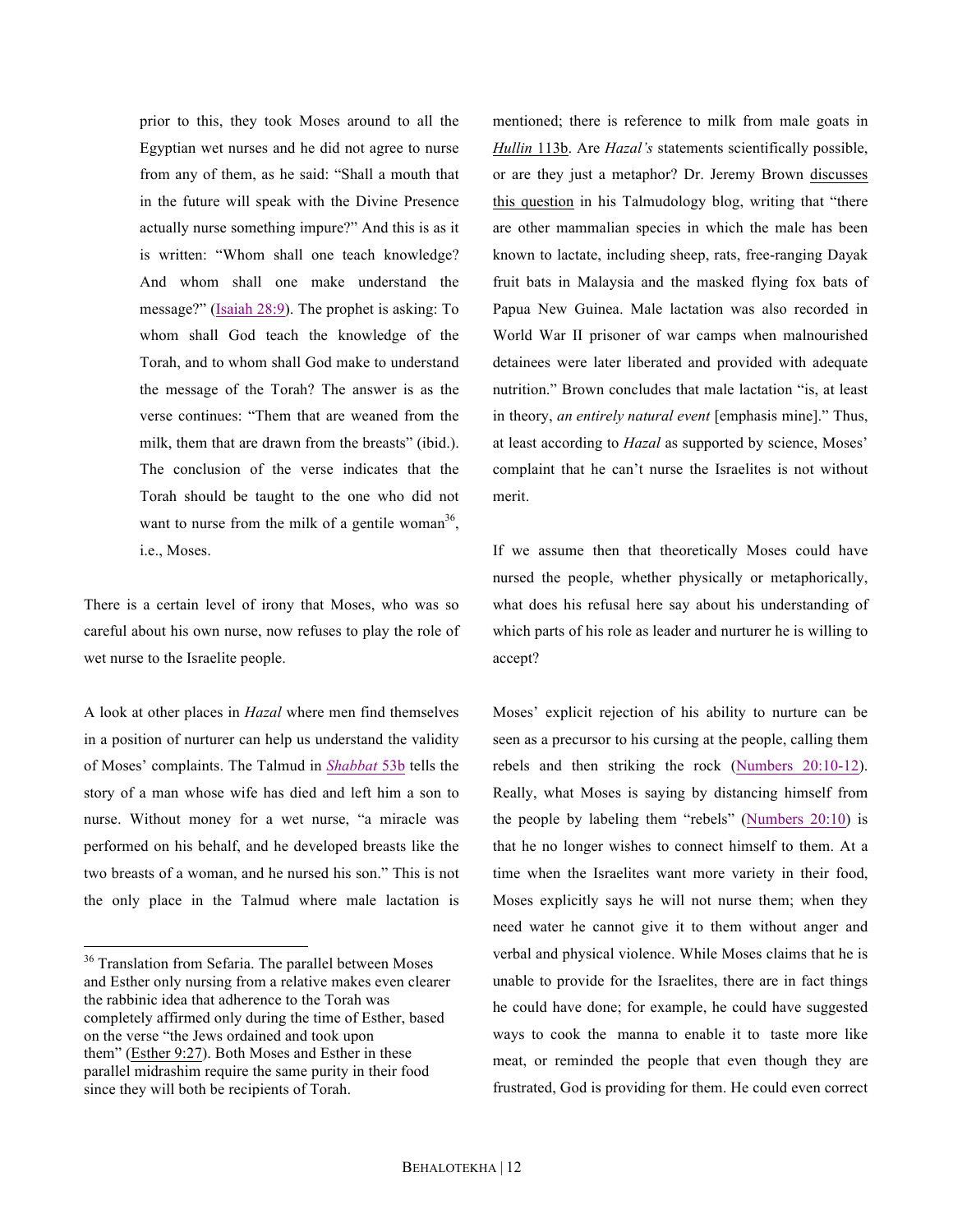their faulty memories of the ease with which they got sustenance in Egypt - they claim that the food they ate in Egypt was "free" (Numbers 11:5), but that in fact they performed backbreaking labor to earn it (Exodus 1:13). However, Moses does not do what he can, even in some kind of incremental way, to help those he is tasked with leading, his response showing a total lack of empathy to the Israelites' needs.

The people are complaining about the food they are given. But this same food is part of the trust-inducing plan of God for them in the *midbar,* teaching them that they will be provided for each and every day. The complaints of the people about lack of variety in their diet are without merit. The food itself is fungible, lending itself to being prepared in a variety of ways, by being grounded or pound, boiled, or made into cakes (Numbers 11:8). As well, there is an assortment of tastes with the food God sends the Israelites. The taste of the manna is compared to something thick and delicious (Numbers 11:8), which the Talmud in *Yoma* 75a suggests is comparable to breast milk: "Rabbi Abbahu said: '*Shad'* (Numbers 11:8) means breast. Just as a baby tastes different flavors from the breast, so too with the manna, every time that the Jewish people ate the manna, they found in it many flavors, based on their preferences." Essentially, God is the one nursing the people, providing nourishment that is explicitly compared to the milk a baby drinks from a mother's breast. If so, why is Moses so upset about his role? He is not in fact called upon to nurse the people; God is doing that already!

Moses' refusal to nurture the people, or even to simply encourage them to enjoy the manna, is essentially a devaluation or even rejection of the role of nurturer. Ultimately, he even entreats God to kill him (Numbers  $11:15$ ) because of his inability to "bear" the people by himself (11:14). One might see what Moses is doing in these verses as a critique of the feminine body and its ability to bear children and nourish them.<sup>37</sup> However, this criticism actually becomes one of *Moses himself* because of his refusal to participate in the process of bearing and nurturing the people; to be an *'omen'* (nursing father) is clearly part of his refusal to teach them *emunah*, trust, which comes from the same root word. The process of developing trust is the hallmark of why the people must spend forty years wandering in this desert. God is willing to bear, nurse, and nourish the people; it is Moses' refusal of that role and denigration of it that makes him unfit to be the leader who is going to increase their attachment to and trust in God during this time in the *midbar*. A nursing mother teaches her baby trust and fosters attachment. It is Moses' disparagement of the role and its importance that shows that he is unfit for leadership.

In many situations, including the current one with the coronavirus, feminine leadership qualities enable better outcomes for countries with female political leaders.<sup>38</sup> As Louise Champoux- Paille and Anne-Marie Croteau write in their article "Why women leaders are excelling during the coronavirus pandemic," "This new type of leadership

female-leaders-covid-deaths.html

 

<sup>37</sup> Another assessment of the feminine body as negative and weak is that of Rashi (following Sifri Bamidbar 91) to Moses' request to God to kill him (Numbers 11:15). Rashi speaks of the fact that the verse has "you" (*at*) in the feminine form to "intimate that Moses' strength grew weak as that of a woman when the Holy one, blessed be He, showed him the punishment which He was to bring in future upon them for this (for their sin)."

<sup>38</sup>https://www.nytimes.com/2020/05/15/world/coronaviruswomen-

leaders.html and https://www.forbes.com/sites/avivahwitten bergcox/2020/04/13/what-do-countries-with-the-bestcoronavirus-reponses-have-in-common-womenleaders/#354858d93dec, https://thehill.com/changingamerica/respect/equality/493434-countries-led-by-womenhave-fared-better-against, and https://medicalxpress.com/news/2020-05-countries-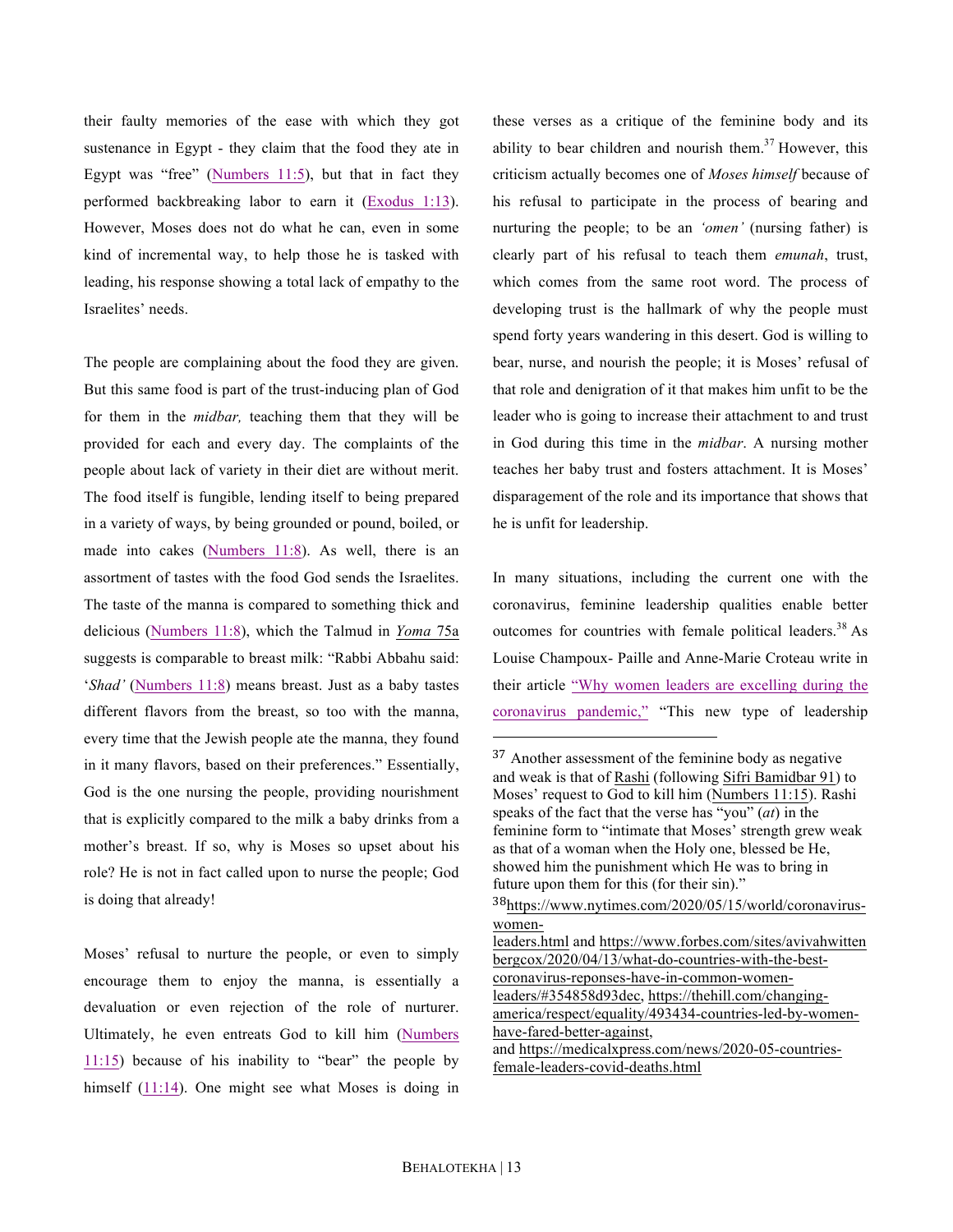primarily involves resilience, courage, flexibility, listening, empathy, collaboration, caring and recognition of collective contribution. The participation of everyone's intelligence becomes the key to success. These are all characteristics of traditionally feminine management." Moses's refusal of feminine traits that might have led to better outcomes made it impossible for him to properly manage the various outbreaks in the desert.

What keeps Moses from being a leader who might engender more trust in those he is trusted to lead? Avivah Zornberg says that when Moses negates his ability to be an *omen* he is expressly limiting himself from the possibilities of the role God has given him as wilderness guide. Zornberg writes, "In one moment of imaginative genius, [Moses] frames his constancy and compassion, merging self and other. In such a relation, he would indeed be an *omen*, a source of unbounded nurturance, of *emunah*, of trustworthiness. As such, he could not fail to elicit a responsive trust from them. But the very words in which he articulates this image undermine its force. Framed in rhetorical questions – 'Did I conceive this people, did I bear them?' his fantasy of himself is deflected from the outset. Even as a fantasy, it is not viable."<sup>39</sup> The non-viability even of Moses' briefly-posited role for himself as nurturer is yet another reason why his leadership too is becoming unsuitable. Moses raises the possibility that he might nourish the people in a way that promotes trust and attachment, only to immediately reject it as inconceivable. Had Moses thought that part of his role as leader was to nourish in a way that would foster *emunah,* trust, in the people he might have entered the Promised Land. It is his refusal both to physically sustain the Israelite people, as well as to encourage their faith that shows he is unfit to continue as a leader. Given the entirety of the character

During the forty years in the desert, God wants to train the Israelites in faith. This training started with the understanding that manna will be a constant like mother's milk, a food to soothe, comfort and nourish all at once, the substance itself a stand-in for the physical presence of God. Just as a mother must be physically present to nurse a child, God in providing manna is promising God's continued presence. Moses wants no part of either nourishing or creating an atmosphere where the people will be able to feel God's presence. Perhaps it is a lack of faith in himself and his own abilities, as we have seen at every stage of his commission as leader that he has excuses such as stuttering, why he cannot speak or lead, that disables him from taking on the nurturer role. The negation of the specifically female traits of being an *omen*, a nurturer or wet nurse, and of physically bearing the people, with concomitant positive empathetic and collaborative attributes connected with women leaders, is the very thing that makes Moses unfit to continue as leader.

God is portrayed as like a mother and a nurse, but Moses will not embrace those roles. Jordan Rosenblum, in an article about the role of breastfeeding in rabbinic literature<sup>40</sup>, writes, "Fortunately, unlike a human nurse from whom one receives physical milk for only the first two or three years of life, God is a nurse who nurtures for the entirety of one's life." Moses does not instill or encourage trust, so his role as leader is diminished. Though the final

•

traits of Moses as leader, we see that even imagining himself in the role of procreator, bearer, nurturer, and carrier of this people is a non-starter which ultimately leads to his removal from his role.

 <sup>40</sup> Jordan Rosenblum, *"'*Blessings of the Breasts': Breastfeeding in Rabbinic Literature" *Hebrew Union College Annual* Vol. 87 (2016).

 <sup>39</sup> *Bewilderments*, 80.